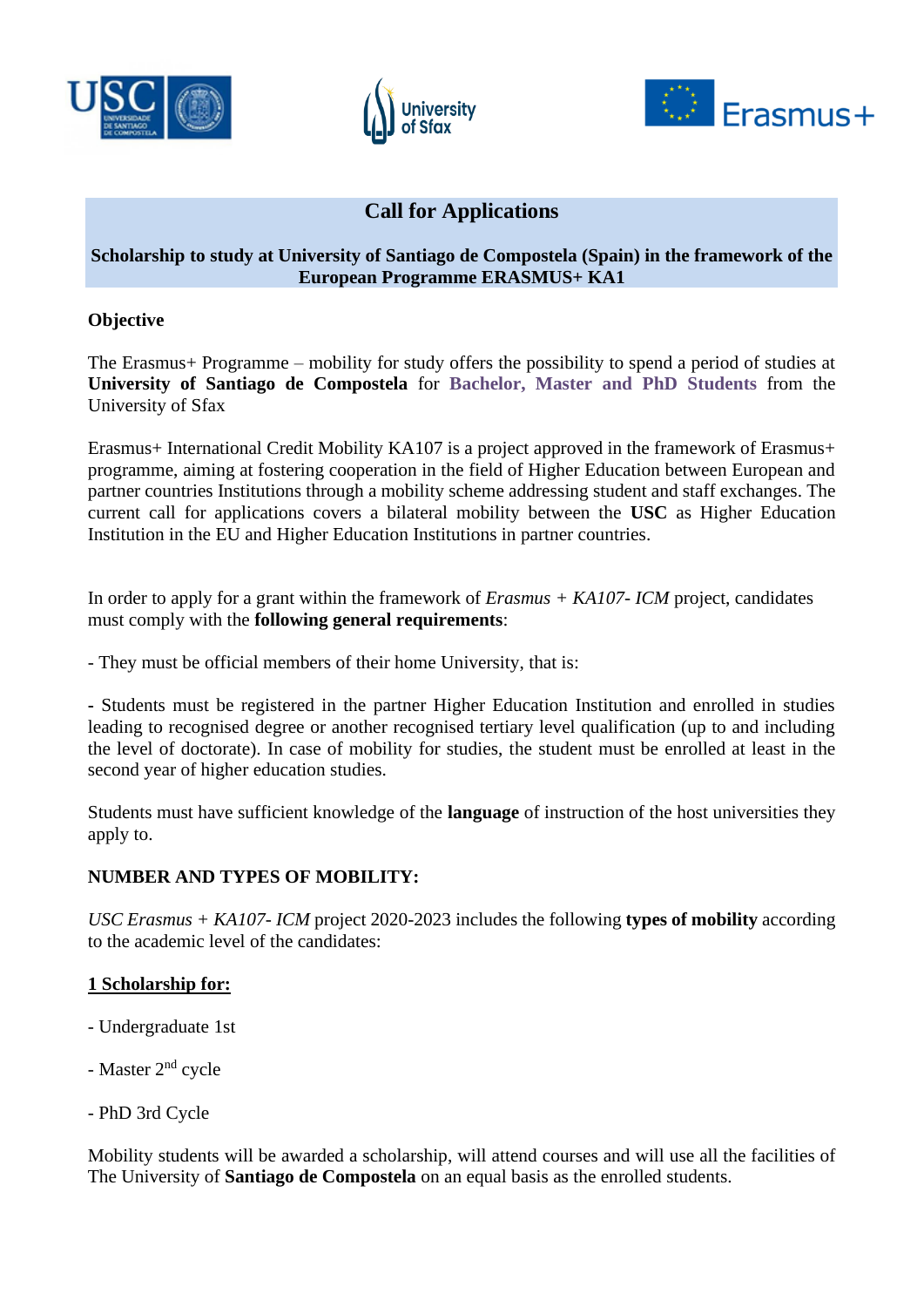





## **MOBILITY PERIOD**

First semester: September 2022 to January 2023

## **DURATION OF THE MOBILITIES**

- Undergraduate 1st or Master 2nd cycle **: 05 months** 

**-** PhD 3rd cycle**: 05 months** 

Fields of Education and Training and language requirements for students:

## **Humanities, Civil engineering, Agriculture, Forestry, Languages, Economics, business and administration**

## **PhD students:**

They need either B1 Spanish or B1 English, at least.

#### **Master students:**

Please take into account that they need a **B1 level of Spanish** for all the Masters, because classes are mostly taught in Spanish.

There is an exception for the following Masters, that can accept students with **B1 level of English** (only these 2 Masters):

Master in Chemistry at the Interface with Biology and Materials Science: [https://www.usc.gal/en/studies/masters/science/master-chemistry-interface](https://www.usc.gal/en/studies/masters/science/master-chemistry-interface-biology-and-materials-science)[biology-and-materials-science](https://www.usc.gal/en/studies/masters/science/master-chemistry-interface-biology-and-materials-science)

Master in Advanced English Studies and its Applications: [https://www.usc.gal/en/studies/masters/arts-and-humanities/master](https://www.usc.gal/en/studies/masters/arts-and-humanities/master-advanced-english-studies-and-its-applications)[advanced-english-studies-and-its-applications](https://www.usc.gal/en/studies/masters/arts-and-humanities/master-advanced-english-studies-and-its-applications)

## **Bachelor students:**

Please take into account that they need a **B1 level of Spanish** for all the Degrees, because classes are mostly taught in Spanish.

There is an exception for the following Degrees, that can accept students with **B1 level of English** (only these 3 Degrees):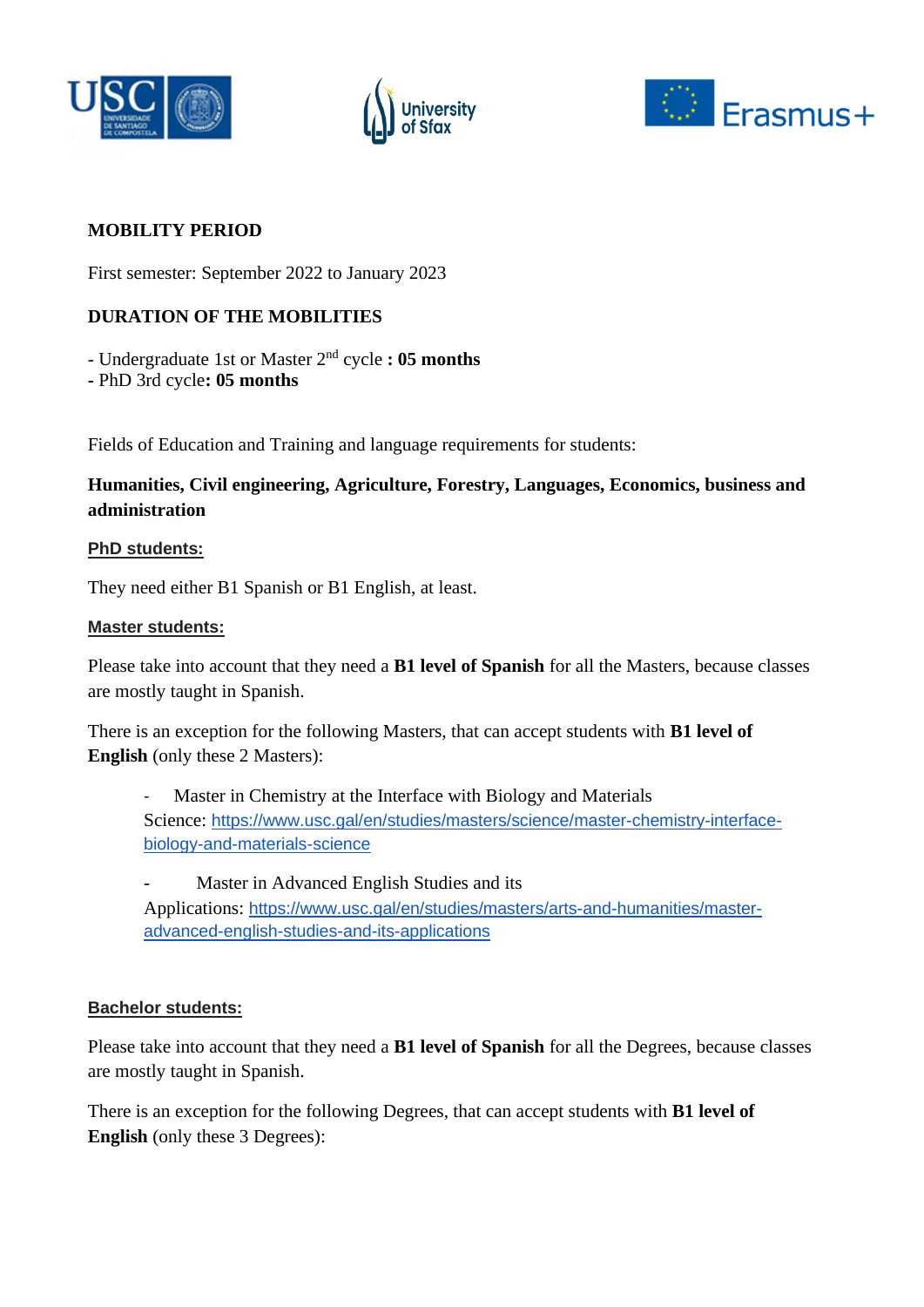





## Degree in English Philology and

Literature: [https://www.usc.gal/en/studies/degrees/arts-and-humanities/english-language](https://www.usc.gal/en/studies/degrees/arts-and-humanities/english-language-and-literature-degree)[and-literature-degree](https://www.usc.gal/en/studies/degrees/arts-and-humanities/english-language-and-literature-degree)

Degree in Chemistry: [https://pro-assets-usc.azureedge.net/cdn/ff/l-](https://pro-assets-usc.azureedge.net/cdn/ff/l-NkXQ_rMGC0GxqRNFfuZVqa65-ee2PmRHBfUk5uC3A/1635401143/public/paragraphs/links/2021-06/guide_21_22_1.pdf)[NkXQ\\_rMGC0GxqRNFfuZVqa65](https://pro-assets-usc.azureedge.net/cdn/ff/l-NkXQ_rMGC0GxqRNFfuZVqa65-ee2PmRHBfUk5uC3A/1635401143/public/paragraphs/links/2021-06/guide_21_22_1.pdf) [ee2PmRHBfUk5uC3A/1635401143/public/paragraphs/links/2021-06/guide\\_21\\_22\\_1.pdf](https://pro-assets-usc.azureedge.net/cdn/ff/l-NkXQ_rMGC0GxqRNFfuZVqa65-ee2PmRHBfUk5uC3A/1635401143/public/paragraphs/links/2021-06/guide_21_22_1.pdf)

Degree in Chemical Engineering: [https://pro-assets](https://pro-assets-usc.azureedge.net/cdn/ff/TH8Qxv9BAG745Wih5ZYovnZP3n1e7aPwKUKBvL5IPvk/1647852918/public/paragraphs/moreinfo/2022-03/2021_05_25_Chemical%20Engineering_USC_Mobility%20Semester_1.pdf)[usc.azureedge.net/cdn/ff/TH8Qxv9BAG745Wih5ZYovnZP3n1e7aPwKUKBvL5IPvk/16478](https://pro-assets-usc.azureedge.net/cdn/ff/TH8Qxv9BAG745Wih5ZYovnZP3n1e7aPwKUKBvL5IPvk/1647852918/public/paragraphs/moreinfo/2022-03/2021_05_25_Chemical%20Engineering_USC_Mobility%20Semester_1.pdf) [52918/public/paragraphs/moreinfo/2022-](https://pro-assets-usc.azureedge.net/cdn/ff/TH8Qxv9BAG745Wih5ZYovnZP3n1e7aPwKUKBvL5IPvk/1647852918/public/paragraphs/moreinfo/2022-03/2021_05_25_Chemical%20Engineering_USC_Mobility%20Semester_1.pdf) [03/2021\\_05\\_25\\_Chemical%20Engineering\\_USC\\_Mobility%20Semester\\_1.pdf](https://pro-assets-usc.azureedge.net/cdn/ff/TH8Qxv9BAG745Wih5ZYovnZP3n1e7aPwKUKBvL5IPvk/1647852918/public/paragraphs/moreinfo/2022-03/2021_05_25_Chemical%20Engineering_USC_Mobility%20Semester_1.pdf)

## **AMOUNT OF GRANTS**

The Erasmus+ for study scholarships are contributions to support living costs in the hosting country. The scholarship for Spain is of **850 € per month** for students.

A supplementary sum will cover the travel costs on the basis of the distance between Sfax and Santiago de compostela according to the European distance calculator: **[http://ec.europa.eu/programmes/erasmus-plus/tools/distance\\_en.htm](http://ec.europa.eu/programmes/erasmus-plus/tools/distance_en.htm)**

#### **Beneficiaries are responsible for:**

- **-** Contracting their travel arrangements.
- Visa expenses.
- Contracting insurance cover.

## **Conditions and procedures**

#### *General conditions for admittance*

The candidate student must be enrolled at the University of Sfax that signed the Inter Institutional Agreement within the framework of Erasmus + Programme, with the University of **Santiago de Compostela**.

The student must be **preselected** and **nominated** by the University of Sfax.

## **Application Documents:**

- Passport copy
- A copy of Bachelor degree (for master and PhD students)
- A copy of Master degree (for PhD students)
- Knowledge of English (B2) & Spanish
- All Transcript of Records **(from the Bac)**